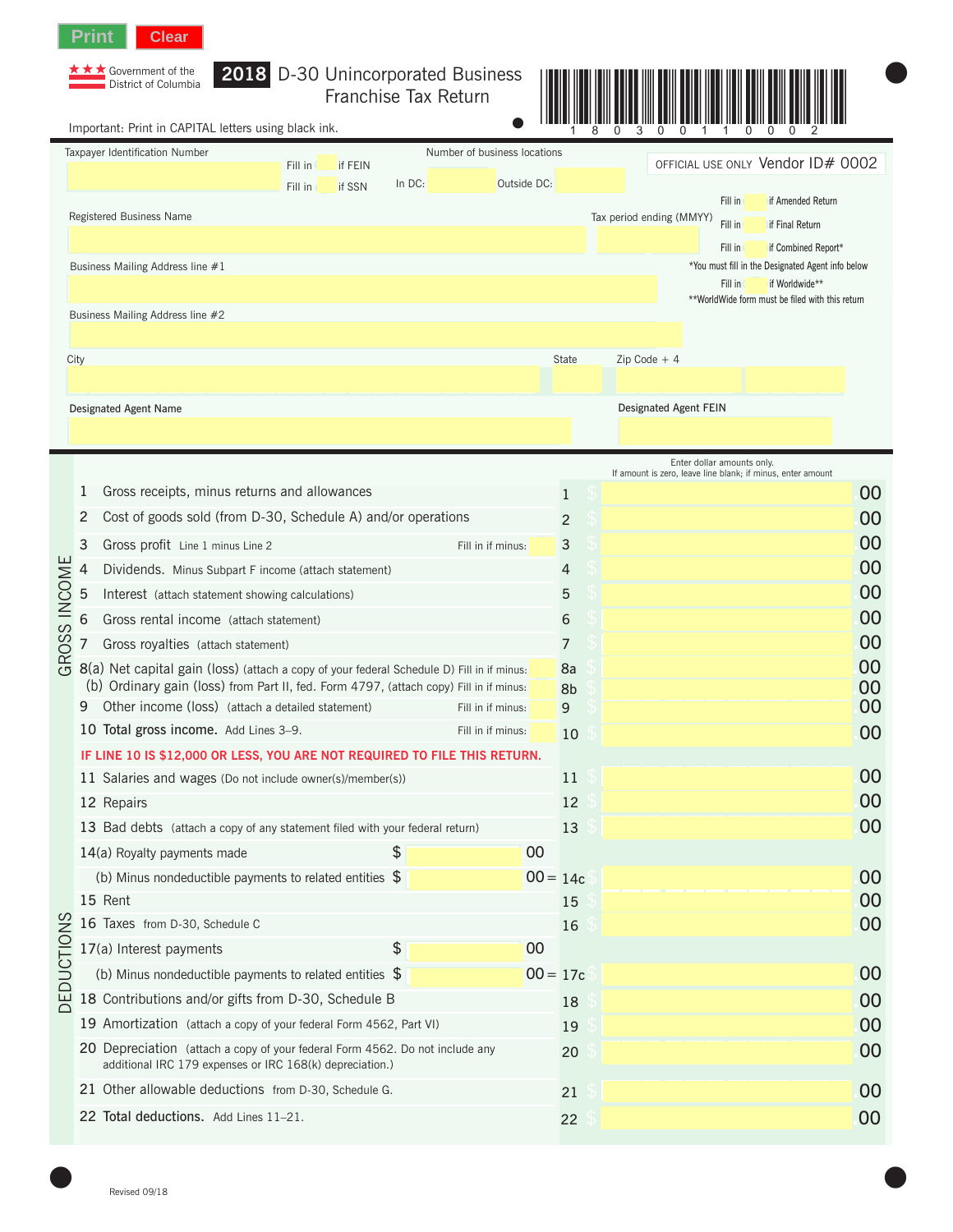|                    |                                             | D-30 FORM, PAGE 2<br>Taxpayer Name:                                                                                                                                                                                                                          |                   |                                      |                                                                                                                  |                      |
|--------------------|---------------------------------------------|--------------------------------------------------------------------------------------------------------------------------------------------------------------------------------------------------------------------------------------------------------------|-------------------|--------------------------------------|------------------------------------------------------------------------------------------------------------------|----------------------|
|                    |                                             |                                                                                                                                                                                                                                                              |                   |                                      |                                                                                                                  |                      |
|                    | 23                                          | Taxpayer Identification Number:<br>Net income Line 10 minus Line 22.                                                                                                                                                                                         | Fill in if minus: | 23                                   |                                                                                                                  | 00                   |
|                    | 24                                          | Net operating loss deduction for years before 2000                                                                                                                                                                                                           |                   | 24                                   |                                                                                                                  | 00                   |
|                    | 25                                          | Net income after NOL deduction Line 23 minus Line 24                                                                                                                                                                                                         | Fill in if minus: | 25                                   |                                                                                                                  | 00                   |
|                    | 26                                          | (a) Non-business income/state adjustment (attach statement)                                                                                                                                                                                                  | Fill in if minus: | 26a                                  |                                                                                                                  | 00                   |
|                    |                                             | (b) Minus: Related expenses (attach an allocation statement)                                                                                                                                                                                                 |                   | 26 <sub>b</sub>                      |                                                                                                                  | 00                   |
|                    |                                             | (c) Subtract Line 26(b) from Line 26(a)                                                                                                                                                                                                                      | Fill in if minus: |                                      |                                                                                                                  | 00                   |
|                    | 27                                          | Net income from trade or business subject to                                                                                                                                                                                                                 | Fill in if minus: | 26 <sub>c</sub><br>27                |                                                                                                                  | 00                   |
|                    |                                             | apportionment Line 25 minus Line 26(c)<br>DC apportionment factor from D-30, Schedule F, Col 3, Line 2                                                                                                                                                       |                   | 28                                   |                                                                                                                  |                      |
|                    |                                             | If Combined Report, from Combined Reporting Schedule 2A, Col. 1, Line 9                                                                                                                                                                                      |                   |                                      |                                                                                                                  |                      |
|                    |                                             | Net income from trade or business apportioned to DC<br>Multiply Line 27 by the factor on Line 28                                                                                                                                                             | Fill in if minus: | 29                                   |                                                                                                                  | 00                   |
|                    | MENAGUE INCOME<br>28<br>29<br>30<br>31      | Other income/deductions attributable to DC<br>(attach statement)                                                                                                                                                                                             | Fill in if minus: | 30                                   |                                                                                                                  | 00                   |
|                    |                                             | Total DC net income (loss)<br>Combine Lines 29 and 30                                                                                                                                                                                                        | Fill in if minus: | 31                                   |                                                                                                                  | 00                   |
|                    |                                             | 32 Salary for owner(s) / member(s) services from D-30, Schedule J, Column 4.                                                                                                                                                                                 |                   | 32                                   |                                                                                                                  | 00                   |
|                    | 33                                          | Exemption Maximum is \$5000. Must enter days in DC. $\rightarrow$ 33a<br>If fewer than 365 days in DC, see page instructions for amount to claim.                                                                                                            |                   | 33                                   |                                                                                                                  | 00                   |
|                    | 34                                          | Total taxable income before apportioned NOL deduction<br>Line 31 minus total of Lines 32 and 33                                                                                                                                                              | Fill in if minus: | 34                                   |                                                                                                                  | 00                   |
|                    | 35                                          | Apportioned NOL deduction Losses occurring for year 2000 and later.                                                                                                                                                                                          |                   | 35                                   |                                                                                                                  | 00                   |
|                    | 36                                          | Total DC taxable income. Line 34 minus Line 35                                                                                                                                                                                                               | Fill in if minus: | 36                                   |                                                                                                                  | 00                   |
|                    | 37                                          | Tax 8.25% of Line 36                                                                                                                                                                                                                                         |                   | 37                                   |                                                                                                                  | 00                   |
|                    | 38                                          | Minus nonrefundable credits from Schedule UB, Line 20                                                                                                                                                                                                        |                   | 38                                   |                                                                                                                  | 00                   |
| ၯ                  | 39                                          | Total DC gross receipts from Line '4' from MTLGR worksheet                                                                                                                                                                                                   |                   |                                      | 00                                                                                                               |                      |
| CREDIT             | 40                                          | Net tax. Line 37 minus Line 38. The minimum tax is \$250 if DC gross receipts                                                                                                                                                                                |                   |                                      |                                                                                                                  |                      |
|                    |                                             | are \$1M or less or \$1,000 if DC gross receipts are greater than \$1M.                                                                                                                                                                                      |                   | 40                                   |                                                                                                                  | 00                   |
| $\leq$<br>PAYMENTS | $\bigcirc$ 41                               | Payments:<br>(a) Tax paid, if any, with request for an extension of time to file<br>(b) Tax paid, if any, with original return if this is an amended return<br>(c) 2018 estimated franchise tax payments<br>(d) Refundable credits from Schedule UB, Line 22 |                   | 41a<br>41 <sub>b</sub><br>41c<br>41d |                                                                                                                  | 00<br>00<br>00<br>00 |
|                    | 42                                          | If this is an amended 2018 return, enter refund requested with original return. 42                                                                                                                                                                           |                   |                                      |                                                                                                                  | 00                   |
|                    | 43                                          | Total payments and credits. Add Lines 41(a) through 41(d). Do not include Line 42.                                                                                                                                                                           |                   | 43                                   |                                                                                                                  | 00                   |
|                    | $\frac{X}{2}$ 44                            | Estimated tax interest (Fill in oval if D-2220 attached)                                                                                                                                                                                                     |                   | 44                                   |                                                                                                                  | 00                   |
|                    | 45                                          | Total Amount Due. If Line 43 is smaller than the total of Lines 40 and 44, enter amount due. 45<br>Will this payment come from an account outside the U.S.? Yes (<br>No                                                                                      | See instructions  |                                      |                                                                                                                  | 00                   |
|                    | 46                                          | Overpayment. If Line 43 is larger than the total of Lines 40 and 44, enter amount overpaid.                                                                                                                                                                  |                   | 46                                   |                                                                                                                  | 00                   |
|                    | 47                                          | Amount you want to apply to your 2019 estimated franchise tax.                                                                                                                                                                                               |                   | 47                                   |                                                                                                                  | 00                   |
|                    | 48                                          | Amount to be refunded. Line 46 minus Line 47.                                                                                                                                                                                                                |                   | 48                                   |                                                                                                                  | 00                   |
|                    |                                             | Third party designee To authorize another person to discuss this return with OTR, fill in here<br>Designee's name                                                                                                                                            |                   |                                      | and enter the name and phone number of that person. See instructions.<br>Phone number                            |                      |
|                    | <b>PLEASE</b><br><b>SIGN</b><br><b>HERE</b> | Under penalties of law, I declare that I have examined this return and, to the best of my knowledge, it is correct. Declaration of paid preparer is based on the information available to the preparer.                                                      |                   |                                      |                                                                                                                  |                      |
|                    |                                             | Title<br>Officer's signature                                                                                                                                                                                                                                 |                   | Date                                 | Telephone number of person to contact                                                                            |                      |
|                    | PAID                                        |                                                                                                                                                                                                                                                              |                   |                                      |                                                                                                                  |                      |
|                    | <b>ONLY</b>                                 | PREPARER Preparer's signature (if other than taxpayer)<br>Date                                                                                                                                                                                               |                   | Firm name                            | Firm address                                                                                                     |                      |
|                    |                                             | Preparer's PTIN                                                                                                                                                                                                                                              |                   |                                      | If you want to allow the preparer to discuss this return<br>with the Office of Tax and Revenue fill in the oval. |                      |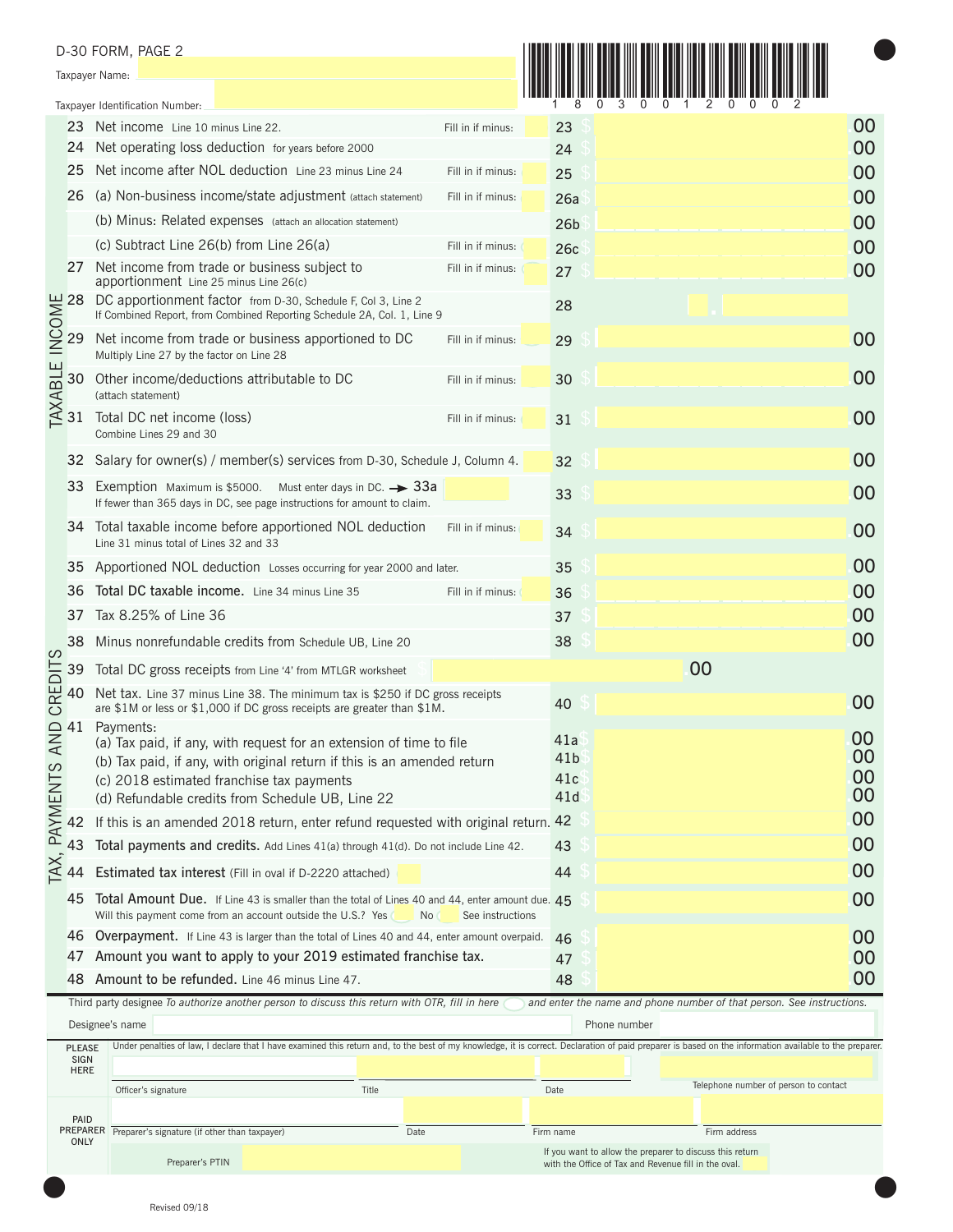Taxpayer Identification Number:



 $\bullet$ 

### Round cents to the nearest dollar. If an amount is zero, make no entry.

| <b>Schedule A - COST OF GOODS SOLD</b> (See specific instructions for Line 2.)                                                     |                   |  |  |  |  |  |  |
|------------------------------------------------------------------------------------------------------------------------------------|-------------------|--|--|--|--|--|--|
| 1. Inventory at beginning of year (if different from last year's closing inventory, attach an explanation).                        |                   |  |  |  |  |  |  |
|                                                                                                                                    |                   |  |  |  |  |  |  |
| Minus cost of items withdrawn for personal use \$                                                                                  | Enter result here |  |  |  |  |  |  |
| 3. Cost of Labor.                                                                                                                  |                   |  |  |  |  |  |  |
| 4. Material and supplies.                                                                                                          |                   |  |  |  |  |  |  |
| <b>5.</b> Other costs (attach statement) – (Additional federal depreciation and additional IRC $\S$ 179 expenses are not allowed.) |                   |  |  |  |  |  |  |
| <b>6.</b> Total of lines 1 through 5.                                                                                              |                   |  |  |  |  |  |  |
| 7. Inventory at end of year.                                                                                                       |                   |  |  |  |  |  |  |
| 8. Cost of goods sold (Line 6 minus Line 7). Enter here and on D-30, Line 2.                                                       |                   |  |  |  |  |  |  |
| Method of inventory valuation used                                                                                                 |                   |  |  |  |  |  |  |
|                                                                                                                                    |                   |  |  |  |  |  |  |

#### **Schedule B - CONTRIBUTIONS AND/OR GIFTS** (See specific instructions for Line 18.)

|  | TOTAL (Limited to 15% of net income – also enter on D-30, Line 18.) $\frac{1}{2}$ |  |
|--|-----------------------------------------------------------------------------------|--|

#### **Schedule C - TAXES** (See specific instructions for Line 16.)

| Type of Tax  | Amount | Type of Tax | Amount |  |  |  |
|--------------|--------|-------------|--------|--|--|--|
|              |        |             | -      |  |  |  |
|              |        |             |        |  |  |  |
|              |        |             |        |  |  |  |
|              |        |             |        |  |  |  |
|              |        |             |        |  |  |  |
|              |        |             |        |  |  |  |
|              |        |             |        |  |  |  |
| <b>TOTAL</b> |        |             |        |  |  |  |

\*

 $\bullet$ 

# **Schedule E - INTEREST EXPENSE** (See specific instructions for Line 17.)

| Name and Address of Payee | Amount | Name and Address of Payee | Amount |  |  |  |  |
|---------------------------|--------|---------------------------|--------|--|--|--|--|
|                           |        |                           |        |  |  |  |  |
|                           |        |                           |        |  |  |  |  |
|                           |        |                           |        |  |  |  |  |
|                           |        |                           |        |  |  |  |  |
|                           |        |                           |        |  |  |  |  |
| TOTAL.                    |        |                           |        |  |  |  |  |

\*Schedule D has been deleted.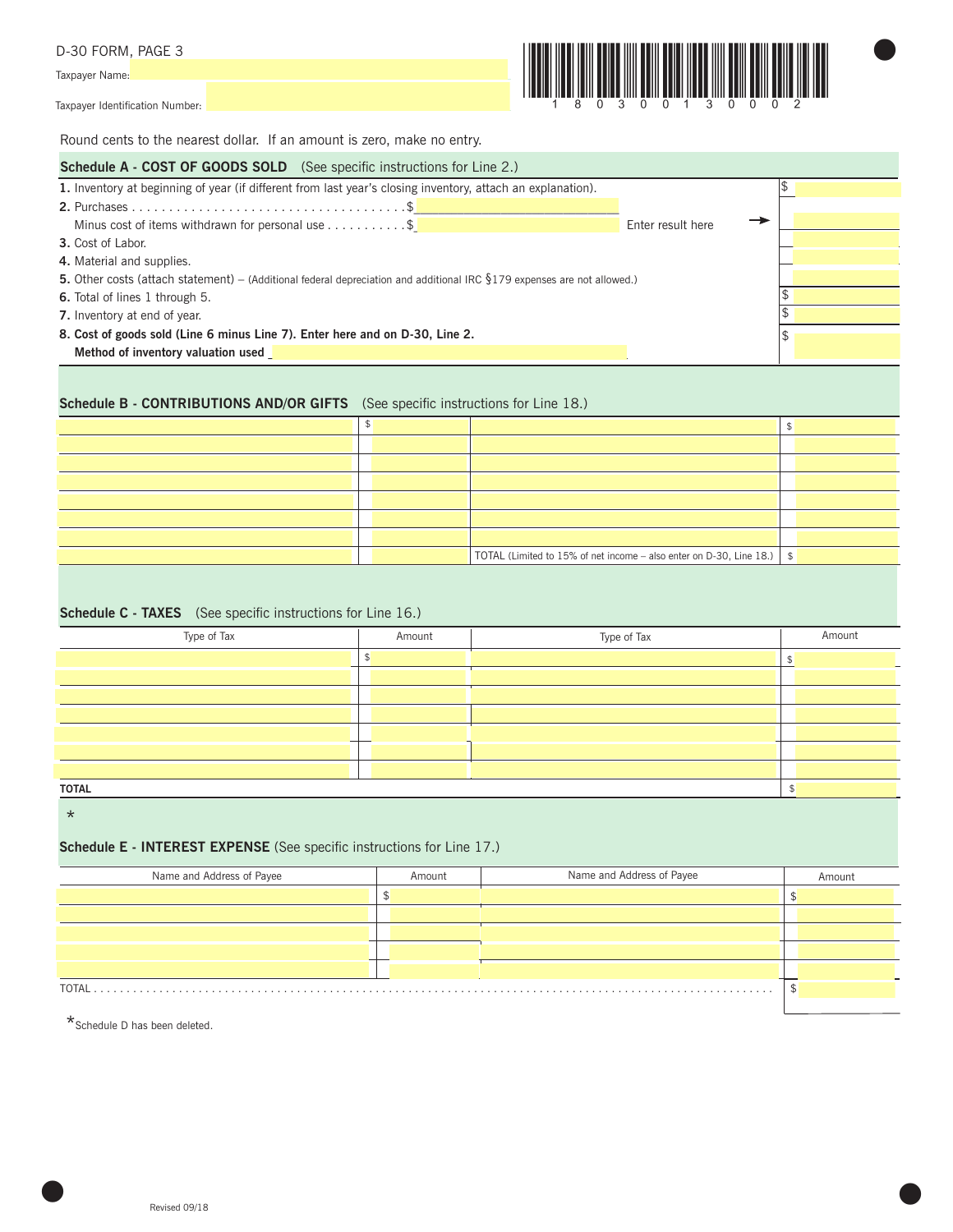#### Taxpayer Identification Number:



 $\bullet$ 

| Schedule F - DC apportionment factor (See instructions) Note: If this is a combined report do not use Schedule F to derive the apportionment factor for the group.<br>Leave Schedule F blank. Use Combined Reporting Schedule 2A, Line 9 instead. |  |                |     |                |    |                                         |  |
|---------------------------------------------------------------------------------------------------------------------------------------------------------------------------------------------------------------------------------------------------|--|----------------|-----|----------------|----|-----------------------------------------|--|
| Round cents to the nearest dollar.                                                                                                                                                                                                                |  |                |     |                |    | Carry all factors to six decimal places |  |
|                                                                                                                                                                                                                                                   |  | Column 1 TOTAL |     | Column 2 in DC |    | <b>DC</b> Apportionment<br>Factor       |  |
| 1. <b>SALES FACTOR:</b> All gross receipts of the unincorporated business<br>other than gross receipts from items of non-business income.                                                                                                         |  |                | 00s |                | 00 | (Column 2 divided by Column 1)          |  |
| 2. DC APPORTIONMENT FACTOR: Column 2 divided by<br>Column 1. Enter on D-30, Line 28                                                                                                                                                               |  |                |     |                |    |                                         |  |
| <b>For Combined Reporting</b>                                                                                                                                                                                                                     |  |                |     |                |    |                                         |  |

Enter the number of members in the combined group

Complete Schedule 1 from the DC Combined Reporting Schedule 1A Designated Agent

|                                  | Schedule 1 - Combined Report Tax Due |                                             |                             |                     |  |  |  |  |  |
|----------------------------------|--------------------------------------|---------------------------------------------|-----------------------------|---------------------|--|--|--|--|--|
| Tax Due<br>Combined Group Report | Tax Due<br>Intercompany Eliminations | Tax Due<br><b>Total Before Eliminations</b> | Tax Due<br>Designated Agent | Tax Due<br>Member 1 |  |  |  |  |  |
|                                  |                                      |                                             |                             |                     |  |  |  |  |  |
| Tax Due<br>Member 2              | Tax Due<br>Member 3                  | Tax Due<br>Member 4                         | Tax Due<br>Member 5         |                     |  |  |  |  |  |
|                                  |                                      |                                             |                             |                     |  |  |  |  |  |

#### **Schedule G - Other allowable deductions**

| Nature of Deduction | Amount |
|---------------------|--------|
|                     |        |
|                     |        |
|                     |        |
|                     |        |
|                     |        |
|                     |        |
|                     |        |

| Schedule H - Income not reported (claimed as nontaxable)<br>(See instructions.) |  |        |  |  |
|---------------------------------------------------------------------------------|--|--------|--|--|
| Nature of Income                                                                |  | Amount |  |  |
|                                                                                 |  |        |  |  |
|                                                                                 |  |        |  |  |
|                                                                                 |  |        |  |  |
|                                                                                 |  |        |  |  |
|                                                                                 |  |        |  |  |
|                                                                                 |  |        |  |  |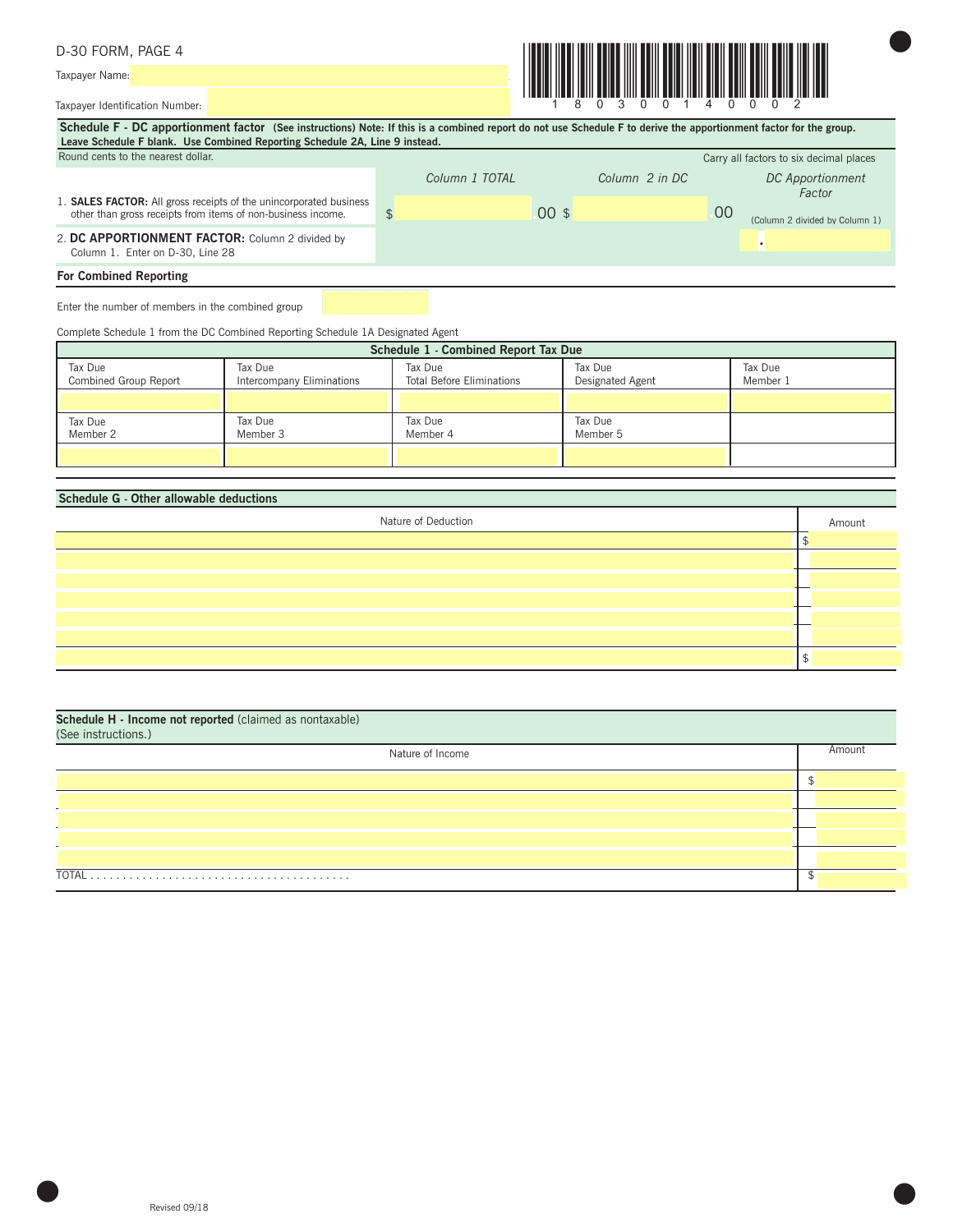Taxpayer Identification Number:



 $\bullet$ 

|             | Schedule I - BALANCE SHEETS (See Instructions.)           | Beginning of Taxable Year | End of Taxable Year |            |           |
|-------------|-----------------------------------------------------------|---------------------------|---------------------|------------|-----------|
|             |                                                           | (A) Amount                | (B) Total           | (A) Amount | (B) Total |
|             |                                                           |                           |                     |            |           |
|             | 2. Trade notes and accounts receivable.                   |                           |                     |            |           |
|             | (a) MINUS: Allowance for bad debts.                       |                           |                     |            |           |
|             |                                                           |                           |                     |            |           |
|             | 4. Gov't obligations: (a) U.S. and its instrumentalities. |                           |                     |            |           |
|             | (b) States, subdivisions thereof, etc                     |                           |                     |            |           |
|             | 5. Other current assets (attach statement).               |                           |                     |            |           |
|             |                                                           |                           |                     |            |           |
| <b>SETS</b> | 7. Other investments (attach statement).                  |                           |                     |            |           |
| ū           | 8. Buildings and other fixed depreciable assets           |                           |                     |            |           |
| ₹           | (a) MINUS: Accumulated depreciation.                      |                           |                     |            |           |
|             |                                                           |                           |                     |            |           |
|             | (a) MINUS: Accumulated depletion.                         |                           |                     |            |           |
|             | 10. Land (net of any amortization).                       |                           |                     |            |           |
|             | 11. Intangible assets (amortizable only)                  |                           |                     |            |           |
|             | (a) MINUS: Accumulated amortization                       |                           |                     |            |           |
| CAPITAL     | 12. Other assets (attach statement)                       |                           |                     |            |           |
|             | TOTAL ASSETS<br>13.                                       |                           |                     |            |           |
|             |                                                           |                           |                     |            |           |
| <b>AND</b>  | 15. Mortgages, notes, bonds payable in less than 1 year.  |                           |                     |            |           |
|             | 16. Other current liabilities (attach statement).         |                           |                     |            |           |
|             | 17. Mortgages, notes, bonds payable in 1 year or more.    |                           |                     |            |           |
|             | 18. Other liabilities (attach statement)                  |                           |                     |            |           |
| LIABILITIES |                                                           |                           |                     |            |           |
|             | 20.<br>TOTAL LIABILITIES AND CAPITAL                      |                           |                     |            |           |

| Schedule J - DISTRIBUTION AND RECONCILIATION OF NET INCOME (OR LOSS)                                                 |                                      |                                       |                              |                                                            |                                |                                         |                                   |                                                               |
|----------------------------------------------------------------------------------------------------------------------|--------------------------------------|---------------------------------------|------------------------------|------------------------------------------------------------|--------------------------------|-----------------------------------------|-----------------------------------|---------------------------------------------------------------|
| Col. 1                                                                                                               |                                      | Col. 2<br>Percentage<br>of Time       | Col. 3<br>Percent-<br>age of | Col. 4<br>Salary Claimed                                   | Col. 5<br>Exemption<br>Claimed | Col. 6<br>Net Loss<br><b>DC Sources</b> | Col. 7<br>Net Income<br>(or Loss) | Col. 8<br>Total Income (or<br>Loss) Not Taxable to            |
| Name and Address of Owner(s)/<br>Member(s)                                                                           | Taxpayer<br>Identification<br>Number | Devoted<br>to this<br><b>Business</b> | Ownership                    |                                                            |                                |                                         | from<br>Outside DC                | the Unincorporated<br><b>Business</b><br>(Add Cols. 4 thru 7) |
|                                                                                                                      |                                      | $\%$                                  | $\%$                         | $\sqrt{2}$                                                 | \$                             | \$                                      | \$                                | \$                                                            |
|                                                                                                                      |                                      |                                       |                              |                                                            |                                |                                         |                                   |                                                               |
|                                                                                                                      |                                      |                                       |                              |                                                            |                                |                                         |                                   |                                                               |
|                                                                                                                      |                                      |                                       |                              |                                                            |                                |                                         |                                   |                                                               |
|                                                                                                                      |                                      |                                       |                              |                                                            |                                |                                         |                                   |                                                               |
|                                                                                                                      |                                      |                                       |                              |                                                            |                                |                                         |                                   |                                                               |
|                                                                                                                      |                                      |                                       |                              |                                                            |                                |                                         |                                   |                                                               |
|                                                                                                                      |                                      |                                       |                              |                                                            |                                |                                         |                                   |                                                               |
| TOTAL.                                                                                                               |                                      |                                       |                              | \$                                                         | \$                             | \$                                      | \$                                | \$                                                            |
| Col. 4 - See Instructions.<br>Col. 5 - See Instructions.                                                             |                                      |                                       |                              | Enter total taxable income as shown on Line 34 of D-30.    |                                |                                         |                                   | \$                                                            |
| Col. 6 - Any loss amount from Line 31 of D-30.<br>Col. 7 - Enter the difference between Line 25 and Line 31 of D-30. |                                      |                                       |                              | Net income of Unincorporated Business from both within and |                                |                                         | \$                                |                                                               |

Revised 09/18 **and 2018** levels and 2018 levels are the control of the control of the control of the control of the control of the control of the control of the control of the control of the control of the control of the c

 $\bullet$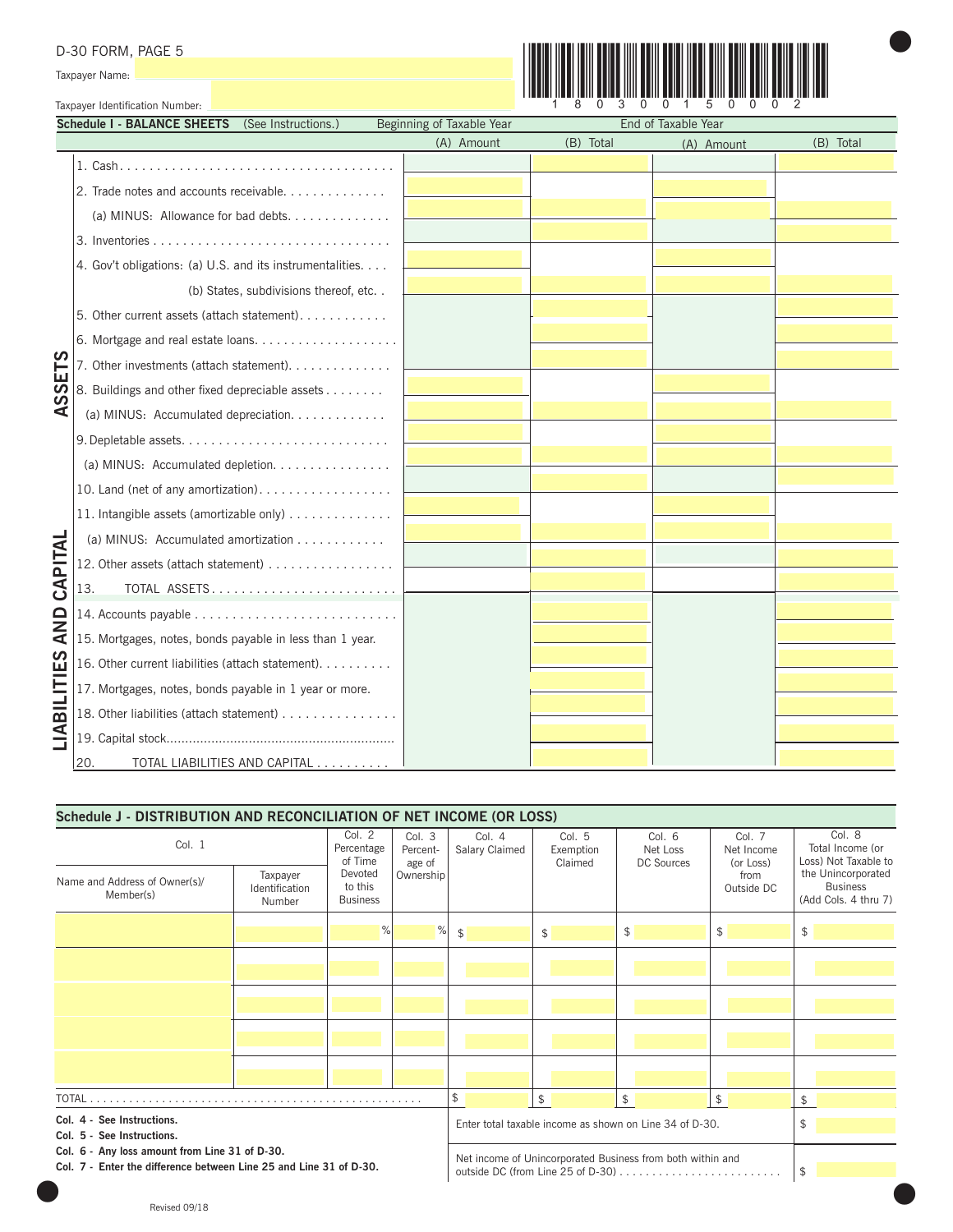Taxpayer Name:

Taxpayer Identification Number:

| <b>SUPPLEMENTAL INFORMATION</b>                                                                                                                                                                      |     |                                                                 |    |                                                           |                               |  |                        |
|------------------------------------------------------------------------------------------------------------------------------------------------------------------------------------------------------|-----|-----------------------------------------------------------------|----|-----------------------------------------------------------|-------------------------------|--|------------------------|
| 1. During 2018, has the Internal Revenue Service made or pro-<br>posed any adjustments to your federal income tax returns, or did<br>you file any amended returns with the Internal Revenue Service? | 2.  |                                                                 |    | PRINCIPAL BUSINESS ACTIVITY                               |                               |  | 3. DATE BUSINESS BEGAN |
| Yes<br>No.<br>If "Yes", submit separately an amended Form D-30 and a de-                                                                                                                             | 4.  | 5. TERMINATION DATE<br>IF BUSINESS HAS TERMINATED, STATE REASON |    |                                                           |                               |  |                        |
| tailed statement, concerning adjustments, to the Office of Tax<br>and Revenue, See instructions for address.                                                                                         |     |                                                                 |    | 6. TYPE OF OWNERSHIP (sole proprietor, partnership, etc.) |                               |  |                        |
| 7. Place where federal income tax return for period covered by this return was filed:                                                                                                                |     |                                                                 |    |                                                           |                               |  |                        |
| 8. Name(s) under which federal return for period covered by this return was filed:                                                                                                                   |     |                                                                 |    |                                                           |                               |  |                        |
| 9. Have you filed annual Federal Information Returns, (forms<br>1096 and 1099) pertaining to compensation payments for 2018?                                                                         |     | Yes                                                             | No | If no, please state reason:                               |                               |  |                        |
| 10. Is this return reported on the accrual basis?                                                                                                                                                    | Yes | No                                                              |    | If no, fill in the method used:                           | Cash basis<br>Other (specify) |  |                        |
| 11. Did you withhold DC income tax from the wages<br>of your DC employees during 2018?                                                                                                               | Yes | No                                                              |    | If no, state reason:                                      |                               |  |                        |
| 12. Did you file a franchise tax return for the business<br>with the District of Columbia for the year 2017?<br>If yes, enter name under which return was filed:                                     | Yes | No.                                                             |    | If no, state reason:                                      |                               |  |                        |
|                                                                                                                                                                                                      |     |                                                                 |    |                                                           |                               |  |                        |
|                                                                                                                                                                                                      |     |                                                                 |    |                                                           |                               |  |                        |
| 13. Does this return include income from more than one business<br>conducted by the taxpayer?<br>(If yes, list businesses and net income (loss) of each.)                                            | Yes | No                                                              |    |                                                           |                               |  |                        |
|                                                                                                                                                                                                      |     |                                                                 |    |                                                           |                               |  |                        |
|                                                                                                                                                                                                      |     |                                                                 |    |                                                           |                               |  |                        |
| 14. Is income from any other business or business interest<br>owned by the proprietors of this business being reported                                                                               | Yes | No                                                              |    |                                                           |                               |  |                        |
| in a separate return?<br>(If yes, list names and addresses of the other businesses.)                                                                                                                 |     |                                                                 |    |                                                           |                               |  |                        |
|                                                                                                                                                                                                      |     |                                                                 |    |                                                           |                               |  |                        |
| 15. (a) Is this business unitary with a partnership or another<br>corporation?                                                                                                                       | Yes | No                                                              |    | If yes, explain:                                          |                               |  |                        |
|                                                                                                                                                                                                      |     |                                                                 |    |                                                           |                               |  |                        |
|                                                                                                                                                                                                      |     |                                                                 |    |                                                           |                               |  |                        |
| (b) Is this business unitary with a combined group?                                                                                                                                                  | Yes | No<br>Ő                                                         |    | If yes, explain:                                          |                               |  |                        |
|                                                                                                                                                                                                      |     |                                                                 |    |                                                           |                               |  |                        |
| 16. Did you file an annual ballpark fee return?                                                                                                                                                      | Yes | No                                                              |    |                                                           |                               |  |                        |
|                                                                                                                                                                                                      |     |                                                                 |    |                                                           |                               |  |                        |
|                                                                                                                                                                                                      |     |                                                                 |    |                                                           |                               |  |                        |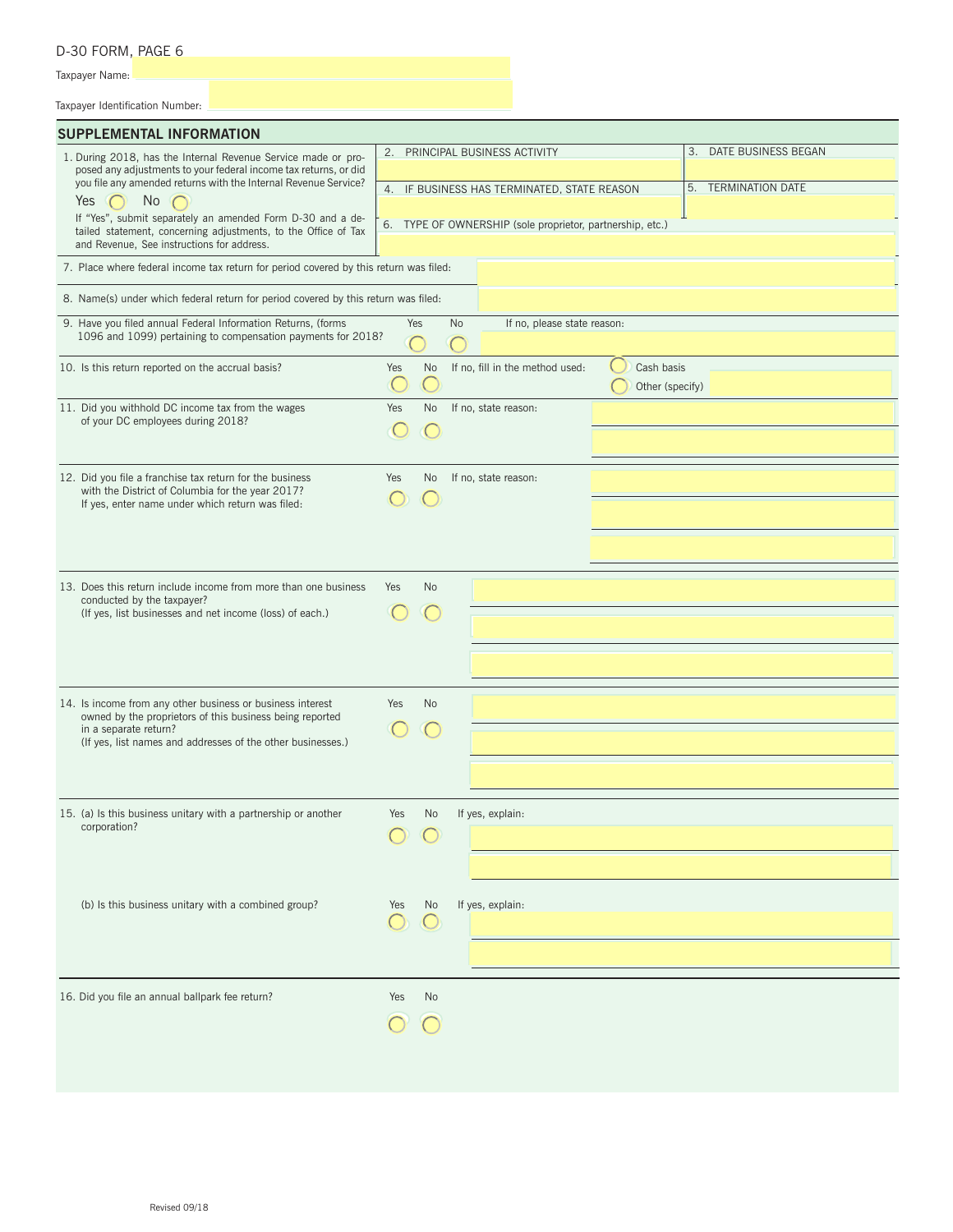





 $\bullet$ 

**Important:** Print in CAPITAL letters using black ink. Attach to your Form D-20 or D-30.

| Taxpayer Identification Number<br>Fill in<br>if FEIN<br>Fill in<br>if filing a D-20 Return<br>if SSN<br>Fill in<br>Fill in<br>if filing a D-30 Return                          |                |          |
|--------------------------------------------------------------------------------------------------------------------------------------------------------------------------------|----------------|----------|
| Enter your business name                                                                                                                                                       |                |          |
|                                                                                                                                                                                |                |          |
| <b>D-20 Return</b>                                                                                                                                                             |                |          |
| <b>Nonrefundable Credits</b> (Nonrefundable Credits may not be applied against the required minimum tax)<br>Economic Development Zone Incentives Credits (see worksheet).<br>1 | 1              | 00       |
| 2<br>Qualified High Technology Company Credits from Part E, Line 5, DC Form D-20CR.                                                                                            | 2              | 00       |
| 3<br>Organ and Bone Marrow Donor Credit (see computation on reverse side).                                                                                                     | 3              | 00       |
| Job Growth Incentive Act<br>4                                                                                                                                                  | $\overline{4}$ | 00       |
| Enter alternative fuel credits, See instructions<br>5<br>00                                                                                                                    |                |          |
| 5a Alternative fuel infrastructure.<br>$#$ of stations                                                                                                                         |                |          |
| 00<br>5b Alternative fuel vehicle conversion.<br># of vehicles                                                                                                                 |                |          |
| Total alternative fuel credits. Add Lines 5a and 5b only and enter here.<br>6                                                                                                  | 6              | 00       |
| 7<br>Employer-assisted Home Purchase Tax Credit (see computation on reverse side). 7a                                                                                          | 7              | 00       |
| # of employees<br><b>RESERVED</b><br>8                                                                                                                                         | 8              | 00       |
| Total the nonrefundable D-20 credits, enter here and on Form D-20, Line 38. If QHTC, enter 9<br>9<br>here and on QHTC Schedule, Line 5.                                        |                | 00       |
| <b>Refundable Credits</b>                                                                                                                                                      |                |          |
| Qualified High Technology Company Retraining Costs Credit<br>10<br>from Part E, Line 7, DC Form D-20CR.                                                                        | 10             | 00       |
| 11 Small Retailer Property Tax Relief Credit                                                                                                                                   | 11             | 00       |
| 12 Total the refundable D-20 credits, enter here and on Form D-20, Line 41(d).                                                                                                 | 12             | 00       |
| <b>D-30 Return</b>                                                                                                                                                             |                |          |
| <b>Nonrefundable Credits</b> (Nonrefundable Credits may not be applied against the required minimum tax)                                                                       | 13             | 00       |
| Economic Development Zone Incentives Credit (see worksheet).<br>13                                                                                                             | 14             |          |
| Organ and Bone Marrow Donor Credit<br>14<br>(see computation on reverse side)<br>15 Job Growth Incentive Act                                                                   |                | 00<br>00 |
| Enter alternative fuel credits. See instructions<br>16                                                                                                                         | 15             |          |
| 16a Alternative fuel infrastructure.                                                                                                                                           |                |          |
| 00<br># of stations                                                                                                                                                            |                |          |
| 00<br>16b Alternative fuel vehicle conversion.                                                                                                                                 |                |          |
| # of vehicles                                                                                                                                                                  |                |          |
| Total alternative fuel credits. Add Lines 16a and 16b only and enter here.<br>17                                                                                               | 17             | 00       |
| Employer-assisted Home Purchase Tax Credit (see computation on reverse side). 18a<br>18                                                                                        | 18             | 00       |
| # of employees<br><b>RESERVED</b><br>19                                                                                                                                        | 19             | 00       |
| Total the nonrefundable D-30 credits, enter here and on Form D-30, Line 38.<br>20                                                                                              | 20             | 00       |
| <b>Refundable Credits</b>                                                                                                                                                      |                |          |
| 21 Small Retailer Property Tax Relief Credit                                                                                                                                   | 21             | 00       |
| 22 Total the refundable D-30 credits, enter here and on Form D-30, Line 41(d).                                                                                                 | 22             | 00       |

If you claim credits on Lines 2 or 10 above, attach a copy of your DC Form D-20CR to the D-20.

Revised 07/1

Schedule UB Instructions - **Qualified High Technology Companies**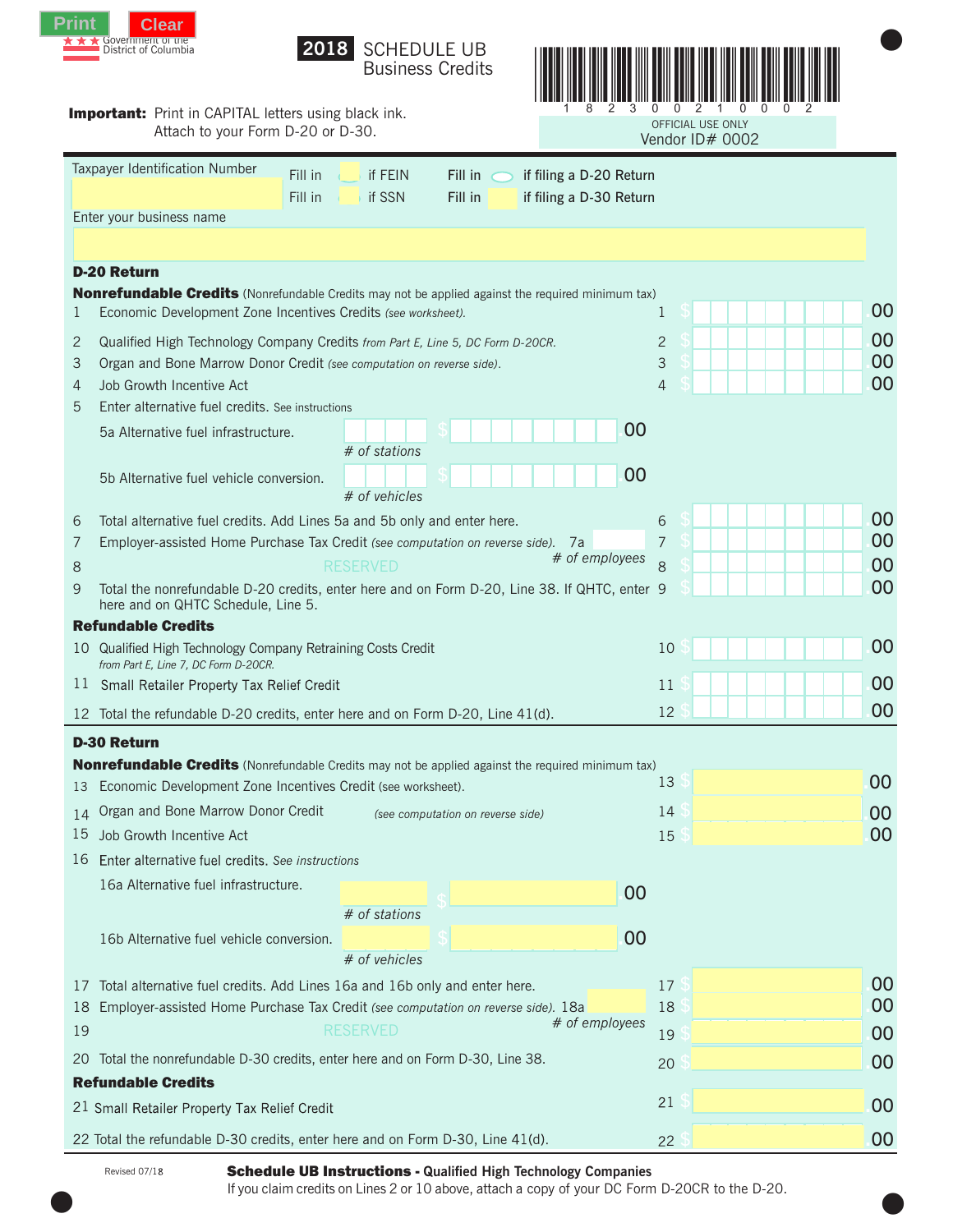#### **Organ and Bone Marrow Donor Credit**

An employer who provides an employee with paid leave to donate an organ (up to 30 days leave) or to donate bone marrow (up to 7 days leave) is eligible to claim a credit against the franchise tax. The credit is equal to 25% of the salary paid to the employee during the leave period. If you take the credit, you may not also deduct the salary paid to the donor employee for that period. This credit is not available if the employee is eligible for leave under the Family and Medical Leave Act of 1993.

|                                    |                                                                      | <b>Organ and Bone Marrow Donor Credit</b><br>$-$ Computation $-$ |                                            |
|------------------------------------|----------------------------------------------------------------------|------------------------------------------------------------------|--------------------------------------------|
| Column 1<br><b>Credit Category</b> | Column <sub>2</sub><br><b>Total Paid Leave</b>                       | Column <sub>3</sub><br>Leave Credit Calculation                  | Column <sub>4</sub><br><b>Total Credit</b> |
| <b>Organ Donor(s)</b>              | <b>Total Paid Leave</b><br><b>Wages</b><br>$\boldsymbol{\mathsf{S}}$ | Col 2<br>amt.<br>$\times$ 25%<br>\$                              | $\boldsymbol{\mathsf{s}}$                  |
| <b>Bone Marrow</b><br>Donor(s)     | <b>Total Paid Leave</b><br><b>Wages</b><br>$\boldsymbol{\mathsf{S}}$ | Col 2<br>amt.<br>$\times$ 25% $\overline{\qquad \qquad }$<br>\$  | $\mathbf{s}$                               |
|                                    |                                                                      | Total of Col. 4.<br><b>Enter here and</b><br>on Schedule UB.*    | \$0<br>$\mathbf{\hat{S}}$                  |

**\*Line 3 of Schedule UB for D-20 filers Line 14 of Schedule UB for D-30 filers**

| <b>Employer-Assisted Home Purchase Tax Credit</b><br>$-$ Computation $-$             |  |
|--------------------------------------------------------------------------------------|--|
| 1. Number of Eligible Employees                                                      |  |
| 2. Amount of Homeownership Assistance provided                                       |  |
| (Cannot exceed Line 2 amount and limited to \$2,500 per Eligible<br>Employee)        |  |
| Enter amount from Line 3 on                                                          |  |
| Line 7 of Schedule UB for D-20 filers, or<br>Line 18 of Schedule UB for D-30 filers. |  |
|                                                                                      |  |

**Employer-Assisted Home Purchase Tax Credit**

An employer who provides homeownership assistance to eligible employees through a certified home purchase program may be eligible to claim a credit against the franchise tax if certain conditions are met. See instructions and DC Code Section 47-1807.07 for further details.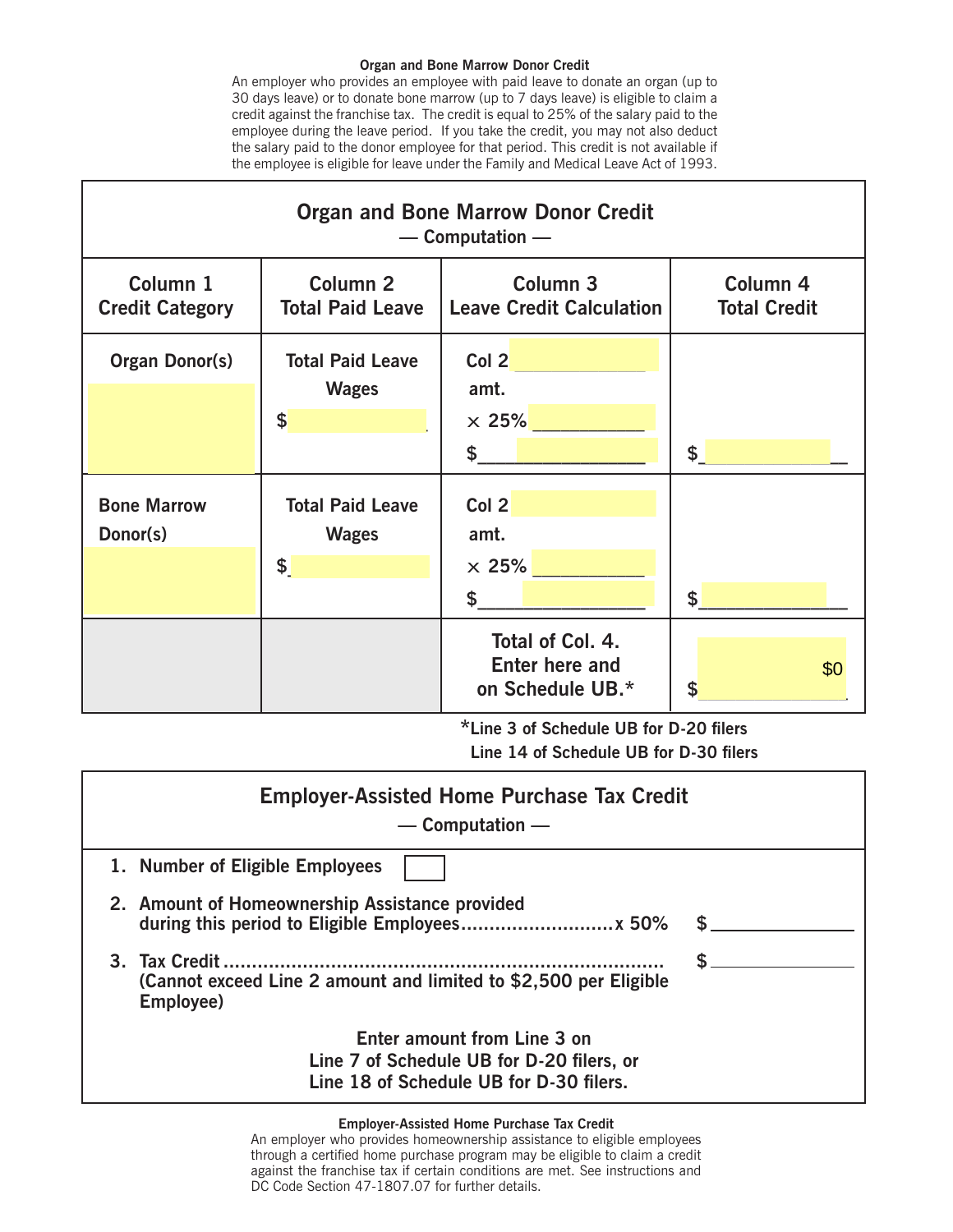



Combined Group<br>Members' Schedule

NOTE: READ INSTRUCTIONS BEFORE COMPLETING THIS FORM



Important: Print in CAPITAL letters using black ink.

| Taxpayer Identification Number of Designated Agent    |                                               |                                                                               | Taxable year ending MMYY                            | Worldwide                                                   |                                           |
|-------------------------------------------------------|-----------------------------------------------|-------------------------------------------------------------------------------|-----------------------------------------------------|-------------------------------------------------------------|-------------------------------------------|
| Name of Designated Agent                              |                                               |                                                                               |                                                     | Telephone number                                            |                                           |
| Business mailing address line #1                      |                                               |                                                                               |                                                     |                                                             |                                           |
| Business mailing address line #2                      |                                               |                                                                               |                                                     |                                                             |                                           |
| City                                                  |                                               |                                                                               | Zip Code $+4$<br>State                              |                                                             |                                           |
| List the designated agent and all<br>combined members | в<br>Taxpayer<br><b>Identification Number</b> | C<br>Was a separate<br>DC franchise tax<br>return filed in the<br>prior year? | D<br>Is the member new<br>to the<br>combined group? | Е<br>Was gross income<br>received from<br>District sources? | F<br>Does the member<br>have nexus in DC? |
|                                                       |                                               | $\bigcirc$ Yes $\bigcirc$ No                                                  | Yes $\bigcirc$ No<br>◯                              | $\bigcirc$ Yes $\bigcirc$ No                                | Yes $\bigcirc$ No<br>◯                    |
|                                                       |                                               | $\bigcirc$ Yes $\bigcirc$ No                                                  | $\bigcirc$ Yes $\bigcirc$ No                        | $\bigcirc$ Yes $\bigcirc$ No                                | Yes $\bigcirc$ No<br>◯                    |
|                                                       |                                               | $\bigcirc$ Yes $\bigcirc$ No                                                  | $\bigcirc$ Yes $\bigcirc$ No                        | Yes $\bigcirc$ No<br>◯                                      | ◯<br>Yes $\bigcirc$ No                    |
|                                                       |                                               | $\bigcirc$ Yes $\bigcirc$ No                                                  | $\bigcirc$ Yes $\bigcirc$ No                        | $\bigcirc$ Yes $\bigcirc$ No                                | $\bigcirc$ Yes $\bigcirc$ No              |
|                                                       |                                               | $\bigcirc$ Yes $\bigcirc$ No                                                  | $\bigcirc$ Yes $\bigcirc$ No                        | $Q$ Yes $Q$ No                                              | $\bigcirc$ Yes $\bigcirc$ No              |
|                                                       |                                               | $\bigcirc$ Yes $\bigcirc$ No                                                  | $\bigcirc$ Yes $\bigcirc$ No                        | $\bigcirc$ Yes $\bigcirc$ No                                | $\bigcirc$ Yes $\bigcirc$ No              |
|                                                       |                                               | $\bigcirc$ Yes $\bigcirc$ No                                                  | $\bigcirc$ Yes $\bigcirc$ No                        | $\bigcirc$ Yes $\bigcirc$ No                                | $\bigcirc$ Yes $\bigcirc$ No              |
|                                                       |                                               | $\bigcirc$ Yes $\bigcirc$ No                                                  | $\bigcirc$ Yes $\bigcirc$ No                        | $\bigcirc$ Yes $\bigcirc$ No                                | $\bigcirc$ Yes $\bigcirc$ No              |
|                                                       |                                               | $\bigcirc$ Yes $\bigcirc$ No                                                  | $\bigcirc$ Yes $\bigcirc$ No                        | $\bigcirc$ Yes $\bigcirc$ No                                | $\bigcirc$ Yes $\bigcirc$ No              |
|                                                       |                                               | ⊘Yes ∂No                                                                      | $\overline{O}$ Yes $\overline{O}$ No                | $\bigcirc$ Yes $\bigcirc$ No                                | $\bigcirc$ Yes $\bigcirc$ No              |
|                                                       |                                               | $\bigcirc$ Yes $\bigcirc$ No                                                  | $\bigcirc$ Yes $\bigcirc$ No                        | $\bigcirc$ Yes $\bigcirc$ No                                | $\bigcirc$ Yes $\bigcirc$ No              |
|                                                       |                                               | $\bigcirc$ Yes $\bigcirc$ No                                                  | $\bigcirc$ Yes $\bigcirc$ No                        | $\overline{O}$ Yes $\overline{O}$ No                        | $\overline{O}$ Yes $\overline{O}$ No      |
|                                                       |                                               | ◯Yes ◯No                                                                      | $\overline{\bigcirc}$ Yes $\overline{\bigcirc}$ No  | $\overline{O}$ Yes $\overline{O}$ No                        | $\bigcirc$ Yes $\bigcirc$ No              |
|                                                       |                                               | $\bigcirc$ Yes $\bigcirc$ No                                                  | Yes $\bigcirc$ No<br>$\bigcirc$                     | $\bigcirc$ Yes $\bigcirc$ No                                | $\bigcirc$ Yes $\bigcirc$ No              |

Note: If more than 14 combined members, continue list on a separate sheet of paper.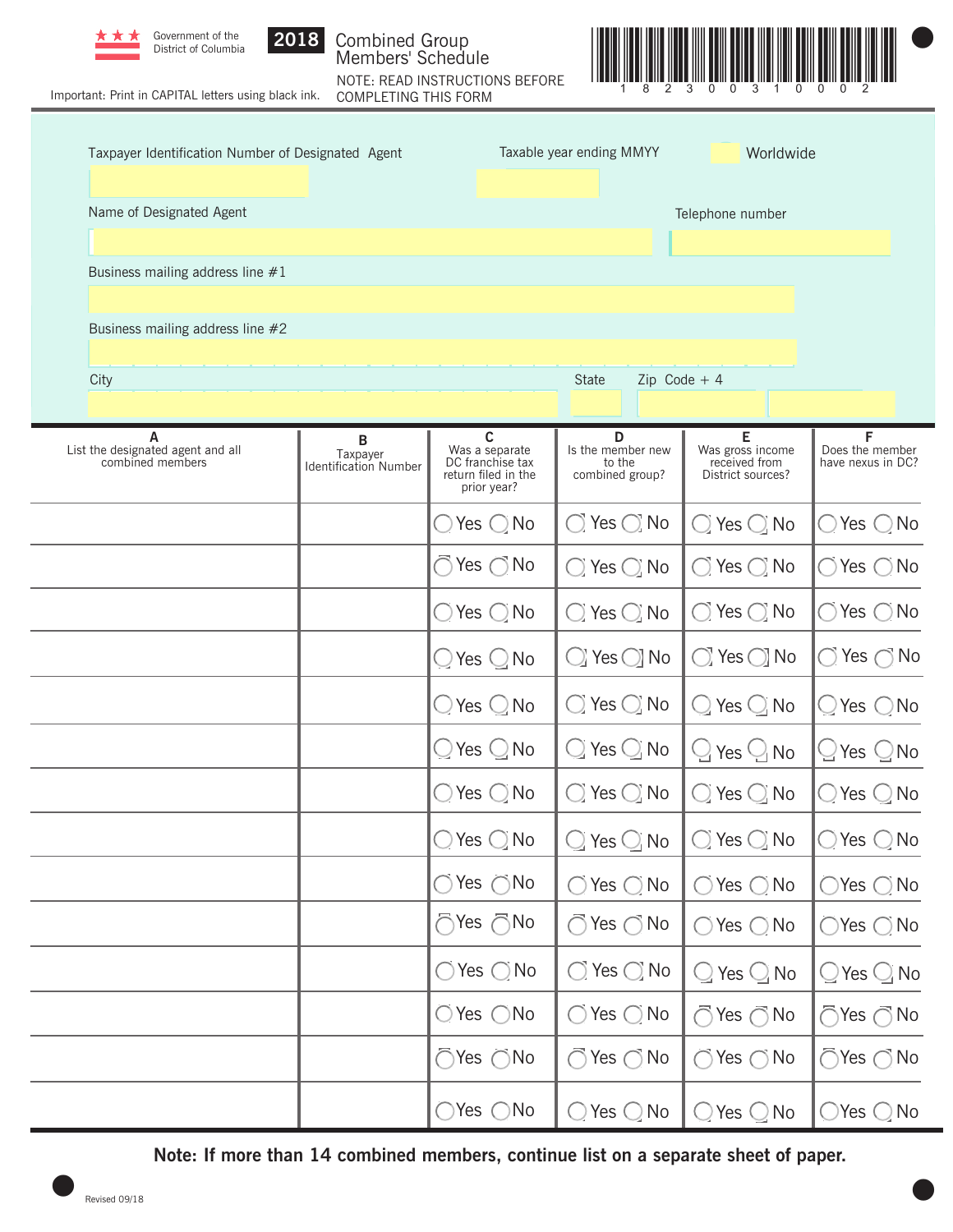# **Combined Group Members' Schedule**

# **Instructions**

It is necessary to identify each member of the DC Combined Group subject to the franchise tax.

Attach a copy of Federal Forms 851, 5471, and 8975 (including Schedule A).

File this schedule each year that a DC Combined Report is filed.

- **Column A** List the designated agent and all combined members included in the DC Combined Reporting group.
- **Column B** Give the Taxpayer Identification Number (TIN) for each member listed.
- Column C Indicate if each member listed filed a separate DC franchise tax return in the prior tax year.
- **Column D** Indicate if any members are new to the DC Combined Group.
- **Column E** Indicate if the member received gross income from DC sources.
- **Column F** Indicate if the member has nexus in DC.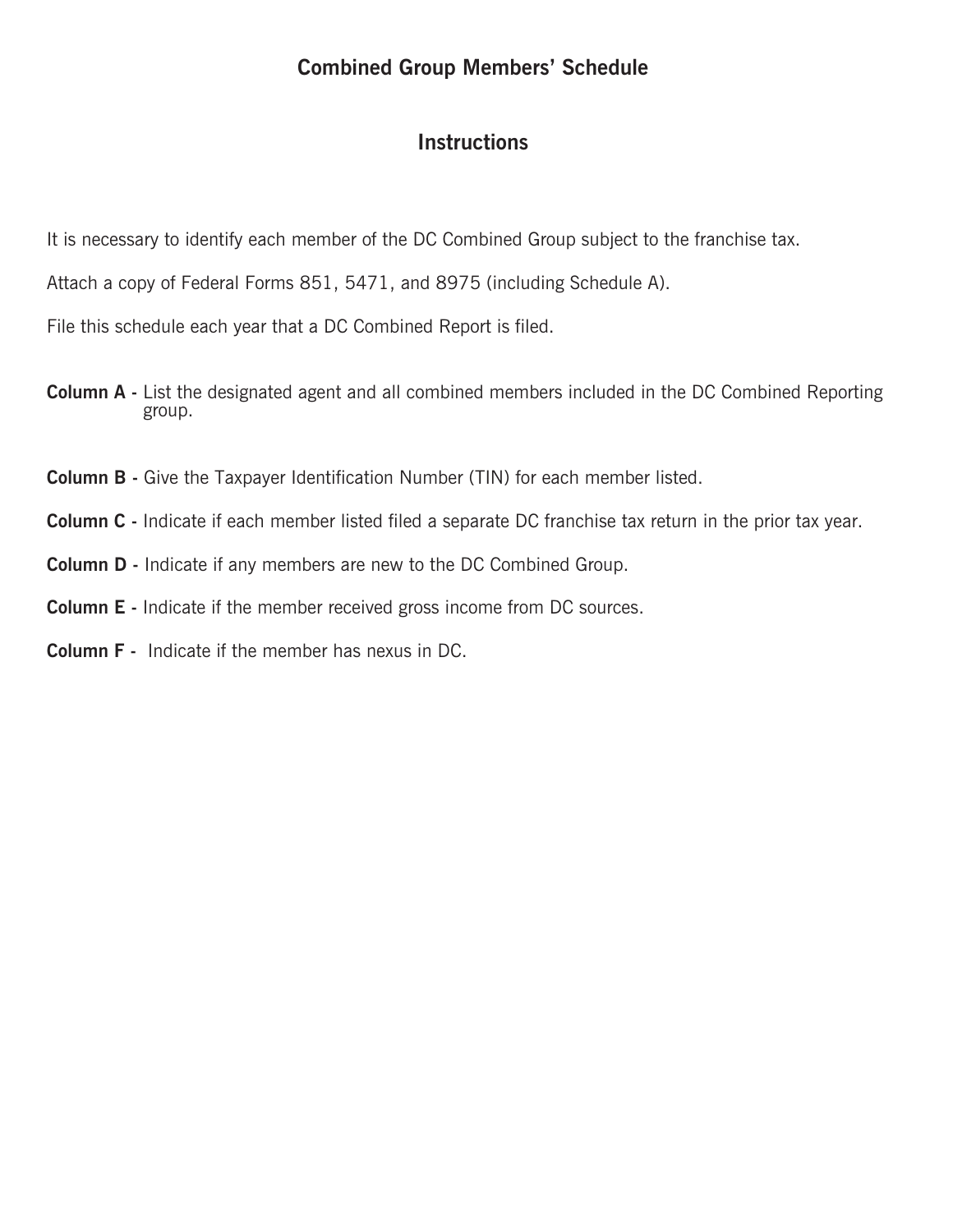| Taxpayer Identification Number of Designated Agent<br>Name of Designated Agent<br>Business address line #1<br>Business address line #2<br>City<br>In accordance with the provisions of DC Official Code § 47-1810.07 and the combined reporting regulations, election is<br>$\bullet$<br>hereby made to report on a worldwide unitary combined basis.<br>A worldwide unitary combined reporting election is binding for and applicable to the tax year it is made and all years<br>$\bullet$<br>thereafter for a period of ten years.<br>It may be withdrawn or reinstituted after withdrawal, prior to the expiration of the ten-year period, only upon written<br>$\bullet$<br>request for reasonable cause based on extraordinary hardship due to unforeseen changes in DC tax statutes, law or<br>policy and only with the written permission from the Office of Tax and Revenue.<br>Upon the expiration of the ten-year period, a taxpayer may withdraw from the worldwide unitary combined reporting<br>$\bullet$<br>election.<br>Withdrawal must be made in writing within one year of the expiration of the election and is binding for a period of ten<br>$\bullet$<br>years, subject to the same conditions as applied to the original election.<br>Date Beginning Tax Period: MMDDYYYY | Taxable Year YYYY<br>State | Telephone number<br>Zip code $+4$ | Worldwide |
|---------------------------------------------------------------------------------------------------------------------------------------------------------------------------------------------------------------------------------------------------------------------------------------------------------------------------------------------------------------------------------------------------------------------------------------------------------------------------------------------------------------------------------------------------------------------------------------------------------------------------------------------------------------------------------------------------------------------------------------------------------------------------------------------------------------------------------------------------------------------------------------------------------------------------------------------------------------------------------------------------------------------------------------------------------------------------------------------------------------------------------------------------------------------------------------------------------------------------------------------------------------------------------------------------|----------------------------|-----------------------------------|-----------|
|                                                                                                                                                                                                                                                                                                                                                                                                                                                                                                                                                                                                                                                                                                                                                                                                                                                                                                                                                                                                                                                                                                                                                                                                                                                                                                   |                            |                                   |           |
|                                                                                                                                                                                                                                                                                                                                                                                                                                                                                                                                                                                                                                                                                                                                                                                                                                                                                                                                                                                                                                                                                                                                                                                                                                                                                                   |                            |                                   |           |
|                                                                                                                                                                                                                                                                                                                                                                                                                                                                                                                                                                                                                                                                                                                                                                                                                                                                                                                                                                                                                                                                                                                                                                                                                                                                                                   |                            |                                   |           |
|                                                                                                                                                                                                                                                                                                                                                                                                                                                                                                                                                                                                                                                                                                                                                                                                                                                                                                                                                                                                                                                                                                                                                                                                                                                                                                   |                            |                                   |           |
|                                                                                                                                                                                                                                                                                                                                                                                                                                                                                                                                                                                                                                                                                                                                                                                                                                                                                                                                                                                                                                                                                                                                                                                                                                                                                                   |                            |                                   |           |
|                                                                                                                                                                                                                                                                                                                                                                                                                                                                                                                                                                                                                                                                                                                                                                                                                                                                                                                                                                                                                                                                                                                                                                                                                                                                                                   |                            |                                   |           |
|                                                                                                                                                                                                                                                                                                                                                                                                                                                                                                                                                                                                                                                                                                                                                                                                                                                                                                                                                                                                                                                                                                                                                                                                                                                                                                   |                            |                                   |           |
|                                                                                                                                                                                                                                                                                                                                                                                                                                                                                                                                                                                                                                                                                                                                                                                                                                                                                                                                                                                                                                                                                                                                                                                                                                                                                                   |                            |                                   |           |
|                                                                                                                                                                                                                                                                                                                                                                                                                                                                                                                                                                                                                                                                                                                                                                                                                                                                                                                                                                                                                                                                                                                                                                                                                                                                                                   |                            | Date Ending Tax Period: MMDDYYYY  |           |
| Authorized Signature                                                                                                                                                                                                                                                                                                                                                                                                                                                                                                                                                                                                                                                                                                                                                                                                                                                                                                                                                                                                                                                                                                                                                                                                                                                                              |                            |                                   |           |
| <b>Printed Name</b>                                                                                                                                                                                                                                                                                                                                                                                                                                                                                                                                                                                                                                                                                                                                                                                                                                                                                                                                                                                                                                                                                                                                                                                                                                                                               |                            |                                   |           |
| Under penalties of law, I declare that the designated agent has authorized me to sign on behalf of all members of the combined group, and that I have examined<br>this form and the information contained herein is, to the best of my knowledge and belief, correct and complete.                                                                                                                                                                                                                                                                                                                                                                                                                                                                                                                                                                                                                                                                                                                                                                                                                                                                                                                                                                                                                | Date                       |                                   |           |